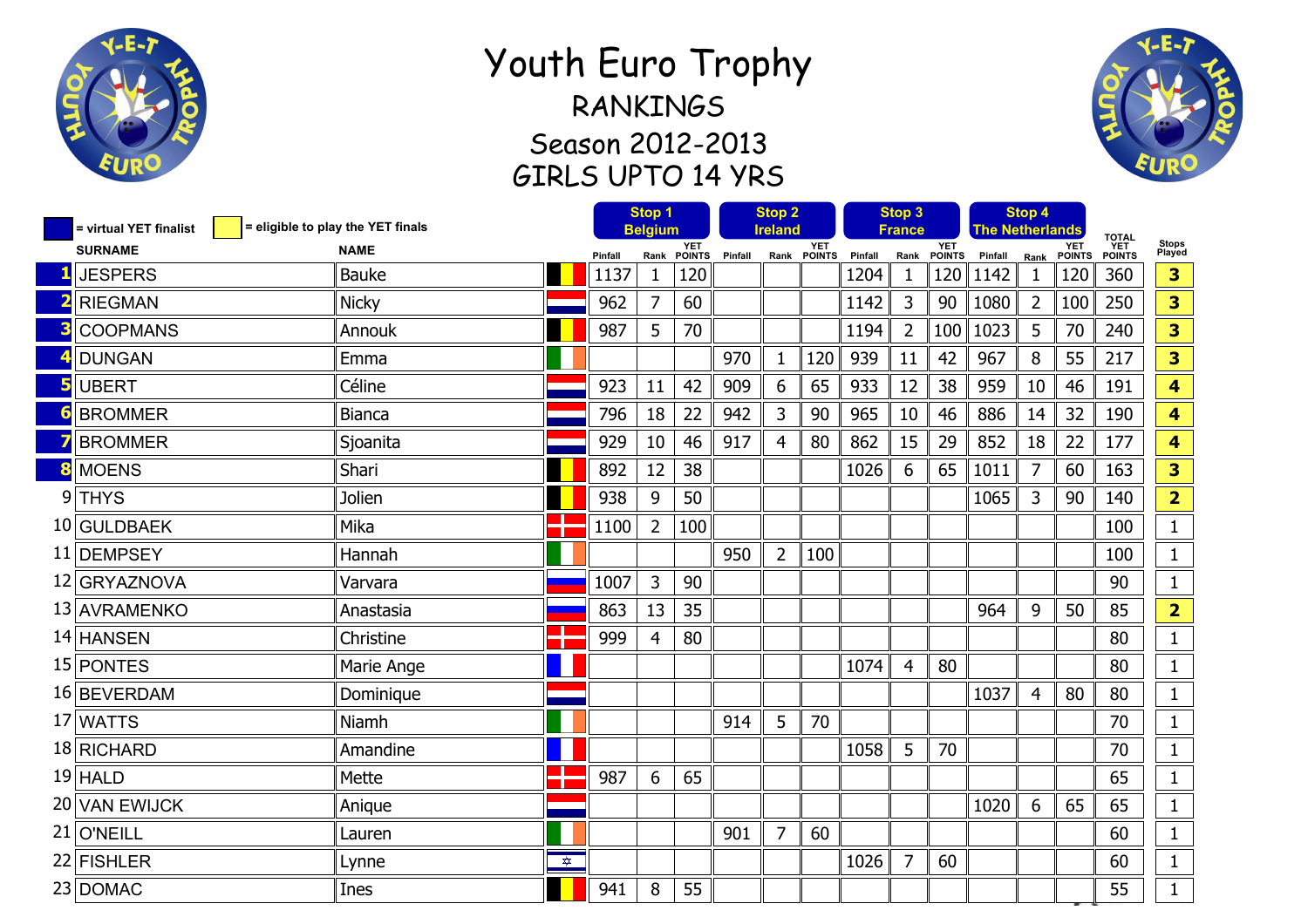| $24$ JAEGER      | Cathy           | 839 | 15 | 29 |     |     |    | 830  | 16 | 26 |     |    |    | 55 | $\overline{\mathbf{2}}$ |
|------------------|-----------------|-----|----|----|-----|-----|----|------|----|----|-----|----|----|----|-------------------------|
| 25 COLTON        | Chloe           |     |    |    | 898 | 8   | 55 |      |    |    |     |    |    | 55 | $\mathbf{1}$            |
| 26 VIDAL         | Elisa           |     |    |    |     |     |    | 1019 | 8  | 55 |     |    |    | 55 | $\mathbf{1}$            |
| 27 HAEST         | Shinya          | 809 | 17 | 24 |     |     |    |      |    |    | 874 | 15 | 29 | 53 | $\overline{2}$          |
| 28 HOOYBERGHS    | Colette         | 821 | 16 | 26 |     |     |    |      |    |    | 873 | 16 | 26 | 52 | $\overline{\mathbf{2}}$ |
| $29$ QUINN       | Megan           |     |    |    | 866 | $9$ | 50 |      |    |    |     |    |    | 50 | $\mathbf{1}$            |
| $30$ ROBIN       | Pauline         |     |    |    |     |     |    | 998  | 9  | 50 |     |    |    | 50 | $\mathbf{1}$            |
| 31 WHISTLER      | Niamh           |     |    |    | 827 | 10  | 46 |      |    |    |     |    |    | 46 | $\mathbf{1}$            |
| 32 FOLEY         | Sarah           |     |    |    | 816 | 11  | 42 |      |    |    |     |    |    | 42 | $\mathbf{1}$            |
| 33 THOLEN        | Danisha         |     |    |    |     |     |    |      |    |    | 954 | 11 | 42 | 42 | $\mathbf{1}$            |
| 34 O'REGAN       | Sorcha          |     |    |    | 762 | 12  | 38 |      |    |    |     |    |    | 38 | $\mathbf{1}$            |
| 35 BLANKENZEE    | Denise          |     |    |    |     |     |    |      |    |    | 912 | 12 | 38 | 38 | $\mathbf{1}$            |
| 36 WHISTLER      | Aimee           |     |    |    | 759 | 13  | 35 |      |    |    |     |    |    | 35 | $\mathbf{1}$            |
| 37 FOUQUET       | Angéline        |     |    |    |     |     |    | 933  | 13 | 35 |     |    |    | 35 | $\mathbf{1}$            |
| 38 HAMERSTEEN    | Fleur           |     |    |    |     |     |    |      |    |    | 901 | 13 | 35 | 35 | $\mathbf{1}$            |
| 39 JAEGER        | Rani            | 852 | 14 | 32 |     |     |    |      |    |    |     |    |    | 32 | $\mathbf{1}$            |
| 40 BERMINGHAM    | Jodie           |     |    |    | 713 | 14  | 32 |      |    |    |     |    |    | 32 | $\mathbf{1}$            |
| $41$ BONNIN      | Morgane         |     |    |    |     |     |    | 885  | 14 | 32 |     |    |    | 32 | $\mathbf{1}$            |
| 42 WEYMIENS      | Gitana          | 576 | 20 | 18 |     |     |    |      |    |    | 623 | 28 | 12 | 30 | $\overline{2}$          |
| 43 WEYMIENS      | Isbell          | 546 | 21 | 17 |     |     |    |      |    |    | 635 | 27 | 12 | 29 | $\overline{2}$          |
| 44 CARLIER       | <b>Juliette</b> |     |    |    |     |     |    | 787  | 17 | 24 |     |    |    | 24 | $\mathbf{1}$            |
| 45 DE BROUWER    | <b>Jennifer</b> |     |    |    |     |     |    |      |    |    | 862 | 17 | 24 | 24 | $\mathbf{1}$            |
| 46 DENAN         | Charlotte       |     |    |    |     |     |    | 705  | 18 | 22 |     |    |    | 22 | $\mathbf{1}$            |
| 47 WULLAERT      | Dorine          | 784 | 19 | 20 |     |     |    |      |    |    |     |    |    | 20 | $\mathbf{1}$            |
| 48 GRENOUX       | Manon           |     |    |    |     |     |    | 676  | 19 | 20 |     |    |    | 20 | $\mathbf{1}$            |
| 49 VAN DER STELT | Natasja         |     |    |    |     |     |    |      |    |    | 840 | 19 | 20 | 20 | $\mathbf{1}$            |
| 50 VAN DAM       | Conchita        |     |    |    |     |     |    |      |    |    | 833 | 20 | 18 | 18 | $\mathbf{1}$            |
| 51 BONACCORSI    | Alessia         |     |    |    |     |     |    |      |    |    | 827 | 21 | 17 | 17 | $\mathbf{1}$            |
| 52 BOUMA         | Yvonne          |     |    |    |     |     |    |      |    |    | 821 | 22 | 16 | 16 | $\mathbf{1}$            |
| 53 SIJSSENS      | Dominique       |     |    |    |     |     |    |      |    |    | 783 | 23 | 15 | 15 | $\mathbf{1}$            |
| $54$ KRIELE      | Beaudine        |     |    |    |     |     |    |      |    |    | 755 | 24 | 14 | 14 | $\mathbf{1}$            |